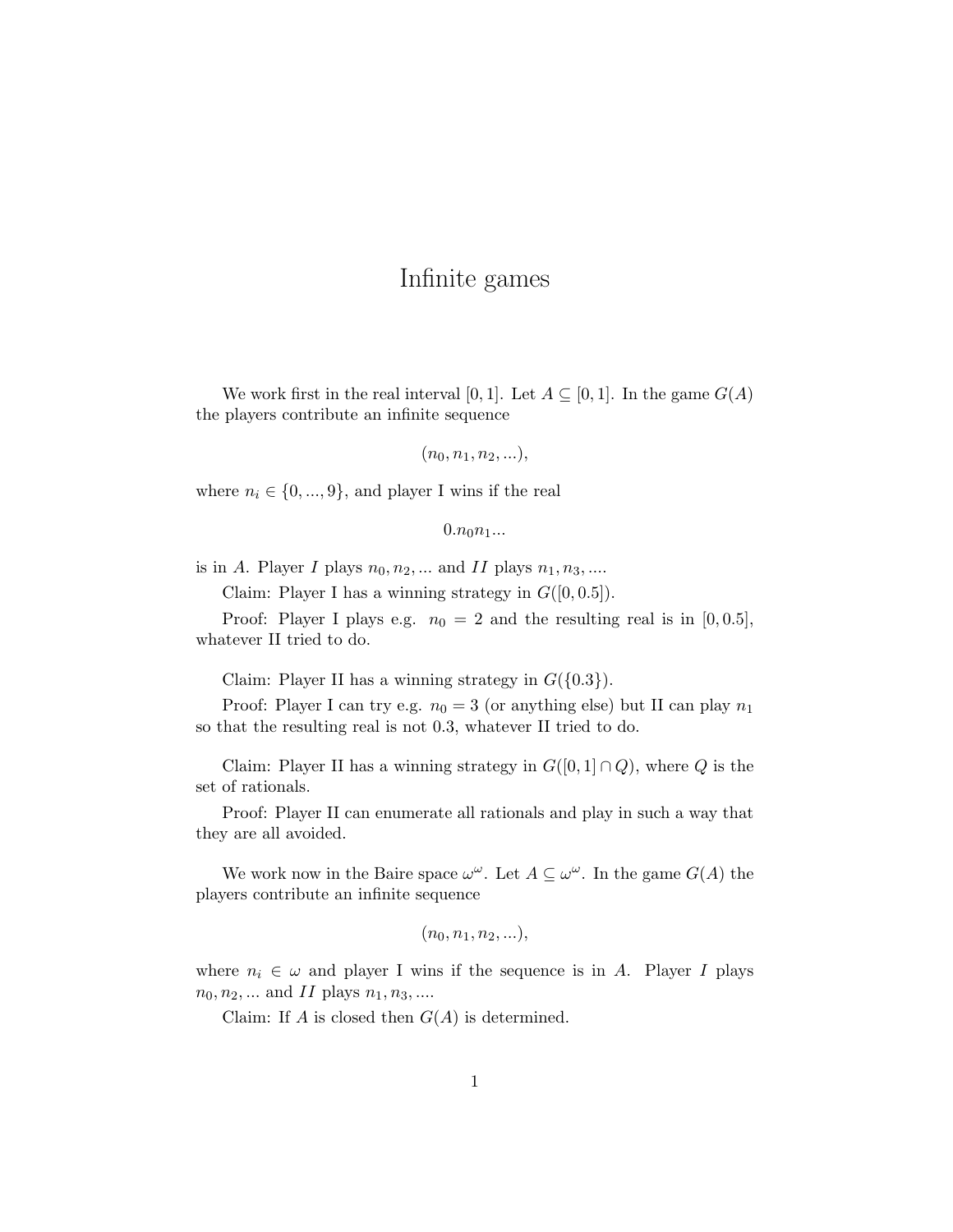Proof: If player II has a winning strategy, we are done. Suppose II does not have a winning strategy. We describe a winning strategy of I. Player I must have a first move  $n_0$  such that II does not have a winning strategy for the rest of the game, because otherwise, whatever I moves, II has a winning strategy, meaning that II has a winning strategy already before I moves  $n_0$ . After I moves this  $n_0$ , player II moves something  $n_1$ . There must be some continuation of  $(n_0, n_1)$  to an infinite sequence  $(n_0, n_1, n_2, ...)$  in A, for otherwise II "can take a nap".

Again, player I must have a move  $n_2$  such that II does not have a winning strategy for the rest of the game, because otherwise, whatever I moves, II has a winning strategy, meaning that II has a winning strategy already before I moves  $n_2$ . So II moves this  $n_2$  and then I moves something  $n_3$ . Again, there must be some continuation of  $(n_0, n_1, n_2, n_3)$  to an infinite sequence  $(n_0, n_1, n_2, ...)$  in A, for otherwise II "can take a nap".

We continue like this and produce  $s = (n_0, n_1, n_2, \ldots)$ . Now we argue that  $s \in A$  i.e. that I wins. Suppose  $s \notin A$ . Since A is closed, there is an open neighborhood N of s such that  $N \cap A = \emptyset$ . Thus there is an i such that every continuation of  $(n_0, n_1, ..., n_i)$  is outside of A. W.l.o.g. this i is odd. By construction, there is some continuation of  $(n_0, n_1, \ldots, n_i)$  to an infinite sequence  $(n_0, n_1, n_2, ...)$  in A, a contradiction. QED

By symmetry:

Claim: If A is open then  $G(A)$  is determined. QED

Claim: There is A such that  $G(A)$  is non-determined.

List as  $\{f_\alpha : \alpha < 2^\omega\}$  all possible strategies of I, and as  $\{g_\alpha : \alpha < 2^\omega\}$ all possible strategies of II. Thus  $f_{\alpha}$  maps sequences  $(n_0, n_1, ..., n_{2i-1})$  to a move  $n_{2i}$  of I, and  $g_{\alpha}$  maps sequences  $(n_0, n_1, ..., n_{2i})$  to a move  $n_{2i+1}$  of II. We construct a set A of plays  $s = (n_0, n_1, n_2, ...)$  such that for each  $\alpha$ , neither  $f_{\alpha}$  not  $g_{\alpha}$  is a winning strategy.

We define disjoint sets  $\{a_{\alpha} : \alpha < 2^{\omega}\}\$  and  $\{b_{\alpha} : \alpha < 2^{\omega}\}\$ . We choose  $b_{\alpha} \notin \{a_{\beta} : \beta < \alpha\}$  so that  $b_{\alpha}$  follows the strategy  $f_{\alpha}$ . This is possible since we can choose the moves of II arbitrarily so there are  $2^{\omega}$  such plays. We choose  $a_{\alpha} \notin \{b_{\beta} : \beta \leq \alpha\}$  so that  $a_{\alpha}$  follows the strategy  $g_{\alpha}$ . This is possible since we can choose the moves of I arbitrarily so there are  $2^{\omega}$  such plays. Let  $A = \{a_{\alpha} : \alpha < 2^{\omega}\}.$ 

 $G(A)$  is non-determined:  $f_{\alpha}$  is not a winning strategy of I since  $b_{\alpha}$  follows  $f_{\alpha}$  and still  $b_{\alpha} \notin A$ .  $g_{\alpha}$  is not a winning strategy of II since  $a_{\alpha}$  follows  $g_{\alpha}$ and still  $a_{\alpha} \in A$ .

Finally, let us work on  $\omega_1$ . This time we decide that if  $A \subseteq \omega_1$  and the